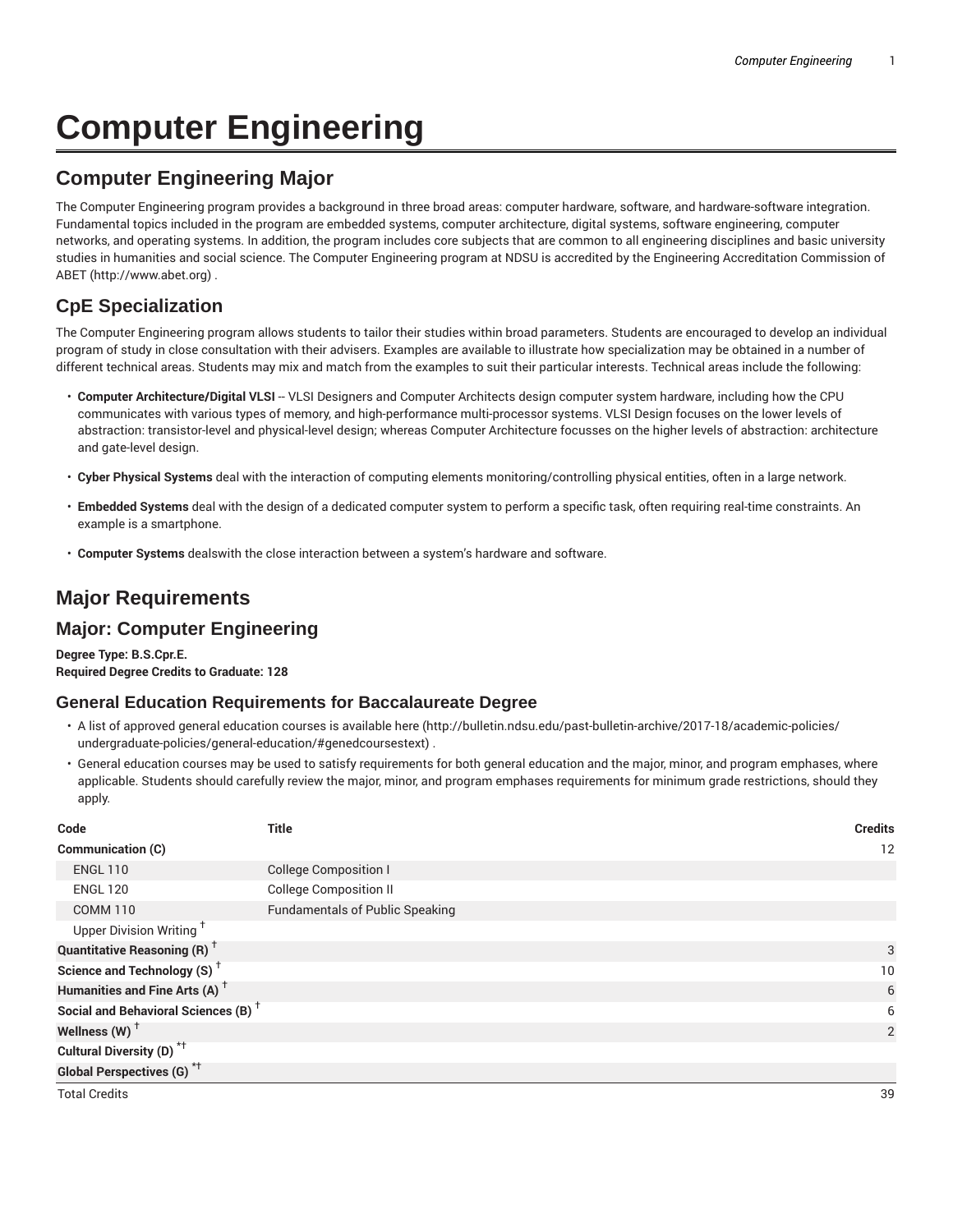- \* May be satisfied by completing courses in another General Education category.
- † May be satisfied with courses required in the major. Review major requirements to determine if a specific upper division writing course is required.

### **Major Requirements**

| Code                                                                    | <b>Title</b>                                                                                         | <b>Credits</b> |
|-------------------------------------------------------------------------|------------------------------------------------------------------------------------------------------|----------------|
| <b>Computer Engineering Core Requirements</b>                           |                                                                                                      |                |
| <b>ECE 111</b>                                                          | Introduction to Electrical and Computer Engineering                                                  | 3              |
| <b>ECE 173</b>                                                          | Introduction to Computing                                                                            | 4              |
| <b>ECE 275</b>                                                          | Digital Design                                                                                       | $\overline{4}$ |
| <b>ECE 320</b>                                                          | <b>Electronics for Computer Engineers</b>                                                            | 3              |
| <b>ECE 341</b>                                                          | <b>Random Processes</b>                                                                              | $\sqrt{3}$     |
| <b>ECE 343</b>                                                          | Signals & Systems                                                                                    | 4              |
| <b>ECE 374</b>                                                          | <b>Computer Organization</b>                                                                         | 4              |
| <b>ECE 376</b>                                                          | <b>Embedded Systems</b>                                                                              | 4              |
| <b>ECE 401</b>                                                          | Design I (capstone)                                                                                  | $\mathbf{1}$   |
| <b>ECE 403</b>                                                          | Design II (capstone)                                                                                 | $\sqrt{2}$     |
| <b>ECE 405</b>                                                          | Design III (capstone)                                                                                | 3              |
| <b>ECE 474</b>                                                          | <b>Computer Architecture</b>                                                                         | 3              |
| <b>ECE 475</b>                                                          | <b>Advanced Digital Design</b>                                                                       | $\overline{4}$ |
| <b>Math Courses Required</b>                                            |                                                                                                      |                |
| <b>MATH 129</b>                                                         | Basic Linear Algebra <sup>*</sup>                                                                    | 3              |
| <b>MATH 165</b>                                                         | Calculus I (May satisfy general education category R)                                                | 4              |
| <b>MATH 166</b>                                                         | Calculus II <sup>*</sup>                                                                             | $\overline{4}$ |
| <b>MATH 265</b>                                                         | Calculus III (w/ vectors)                                                                            | 4              |
| <b>MATH 266</b>                                                         | Introduction to Differential Equations                                                               | 3              |
| <b>CSCI Courses Required</b>                                            |                                                                                                      |                |
| <b>CSCI 161</b>                                                         | Computer Science II (May satisfy general education category S for Computer Engineering majors only)) | $\overline{4}$ |
| <b>CSCI 222</b>                                                         | <b>Discrete Mathematics</b>                                                                          | 3              |
| <b>CSCI 413</b>                                                         | Principles of Software Engineering                                                                   | 3              |
| <b>CSCI 459</b>                                                         | <b>Foundations of Computer Networks</b>                                                              | 3              |
| <b>CSCI 474</b>                                                         | <b>Operating Systems Concepts</b>                                                                    | 3              |
| <b>Other Courses Required</b>                                           |                                                                                                      |                |
| <b>CHEM 121</b>                                                         | General Chemistry I (May satisfy general education category S)                                       | 3              |
| CHEM 121L                                                               | General Chemistry I Laboratory (May satisfy general education category S)                            | 1              |
| or PHYS 251L                                                            | <b>University Physics I Laboratory</b>                                                               |                |
| EE 206                                                                  | Circuit Analysis I                                                                                   | 4              |
| Select one of the following: (May satisfy general education category C) |                                                                                                      | 3              |
| <b>ENGL 320</b>                                                         | <b>Business and Professional Writing</b>                                                             |                |
| <b>ENGL 321</b>                                                         | Writing in the Technical Professions                                                                 |                |
| <b>ENGL 324</b>                                                         | Writing in the Sciences                                                                              |                |
| <b>ENGL 459</b>                                                         | Researching and Writing Grants and Proposal                                                          |                |
| <b>ENGR 402</b>                                                         | <b>Engineering Ethics and Social Responsibility</b>                                                  | 1              |
| <b>PHYS 251</b>                                                         | University Physics I (May satisfy general education category S)                                      | 4              |
| <b>ECE Electives</b>                                                    | Select 6 cr. of ECE 400 level electives (excluding 494 and 496); may include CSCI 467                | 6              |
|                                                                         | Includes the cross listed courses of ECE/IME 427; ECE/IME 429; ECE/PHYS 411; & ECE/PHYS 411L         |                |
| Tech Electives: Select 6 credits from the following:                    |                                                                                                      |                |
| <b>CSCI 336</b>                                                         | <b>Theoretical Computer Science</b>                                                                  |                |
| <b>CSCI 366</b>                                                         | Database Systems                                                                                     |                |
| <b>CSCI 372</b>                                                         | <b>Comparative Programming Languages</b>                                                             |                |
| <b>CSCI 4XX</b>                                                         | Any CSCI 400 level didactic course                                                                   |                |
| <b>ECE 311</b>                                                          | Circuit Analysis II                                                                                  |                |